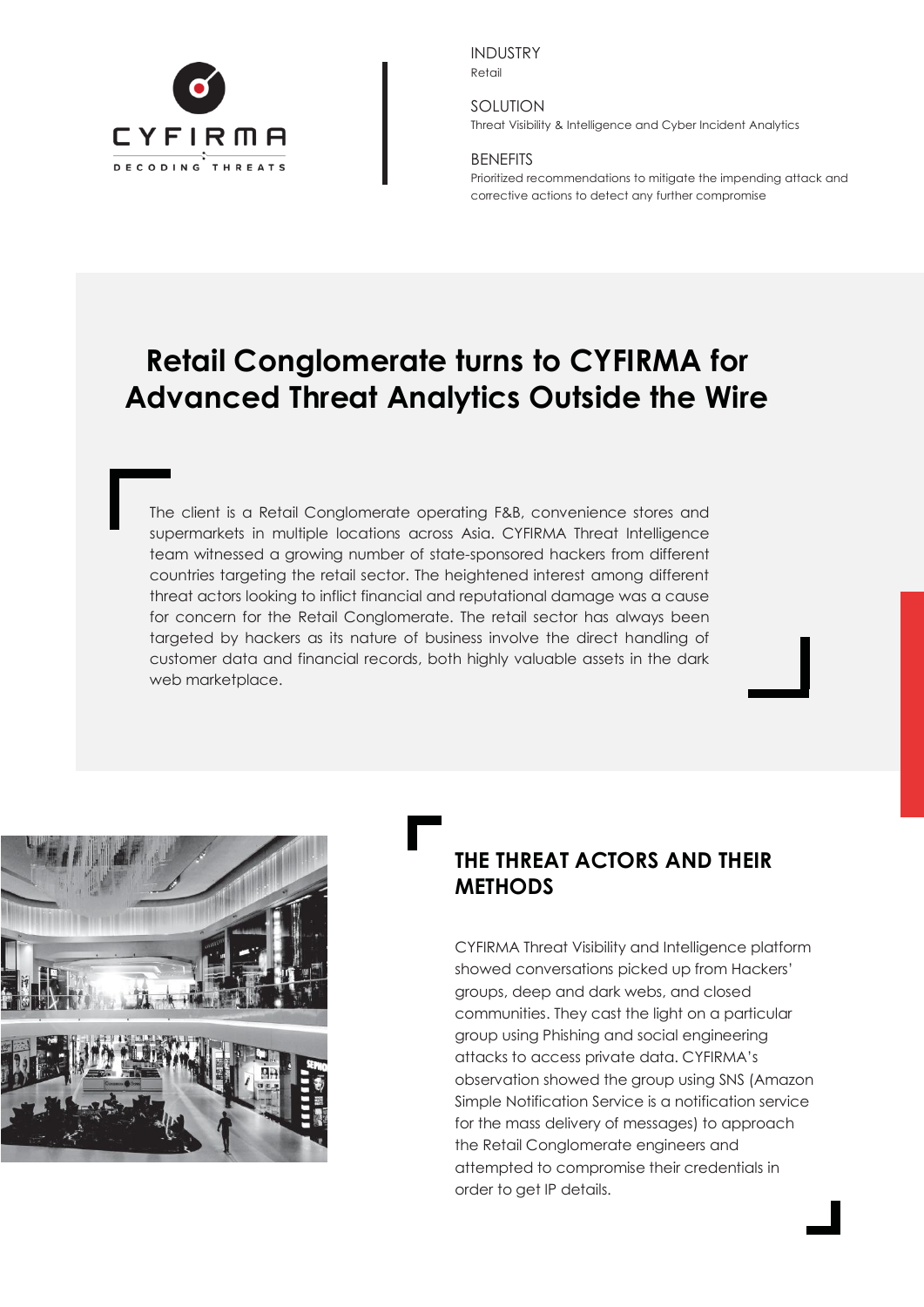CYFIRMA's threat intelligence also further revealed the Retail Conglomerate's point-of-sale terminals were susceptible to malware intrusions and brute-force attack. The threat actors were identified as 'Stone Panda' and 'Red Apollo'. Further analysis showed the hacker groups intended to utilize several methods of attack.

**Power Shell**: The group has been known to use PowerShell to perform various actions which include information discovery and code execution. One such example is Start-Process cmdlet which can be used to run an executable and the Invoke-Command cmdlet.

**Credential Dumping**: The group also use credential dumping to obtain confidential personal information from the target machine. It would further utilize this information for lateral movement across the network and access restricted information.

**Remote System Discovery:** It is used for lateral movement from the current system across the network. Information such as IP address, hostname or any other logical identifier on a network can be found by using RSD.

**Remote Desktop Protocol**: RDP has been a common technique used by Stone Panda to move across the victim's network.

CYFIRMA's analysis also showed the threat actors intention to use two types of malware, ChChes and Poison Ivy, to infiltrate the Retail Conglomerate's IT systems.

ChChes malware was disguised as word documents and once opened, it would execute in victim's machine.

Poison Ivy malware was a backdoor malware designed to provide covert access to a compromised system, exfiltrating data and download additional payload.

# **THE SOLUTIONS AND REMEDIATIONS**

CYFIRMA's Threat Intelligence immediately provided a set of recommendations to mitigate the impending attack, and corrective actions to detect any further compromise.

### **MITIGATION**

- Perform a review to assess the impact to the IT environment upon removal of PowerShell.
- •To counter credential dumping, monitor/harden access to Local Security Authority Subsystem Service (LSASS) process and Security Account Manager (SAM) tables in Microsoft Windows operating systems.
- Disable or restrict NTLM traffic.
- Block malicious software and redundant systems which can be assessed remotely to gather information using whitelisting tools like AppLocker or software restriction policies.
- Disable RDP service if not required and enable firewall rules to block RDP traffic.